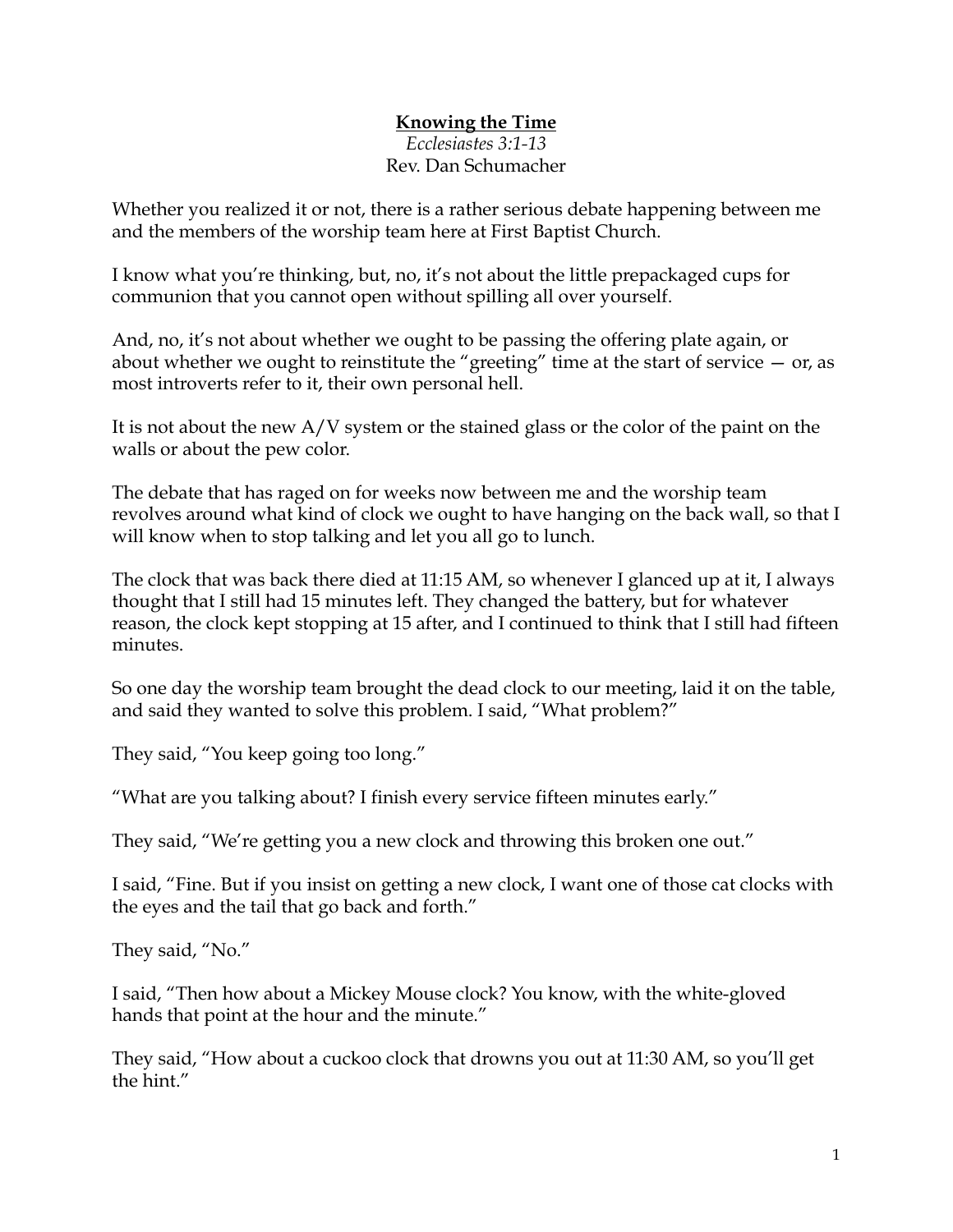We compromised and settled on the one that's there now. And, if you were to look at that clock and you were to come to the conclusion that that clock is both functional and does not distract from worship, then you're not alone. The rest of the Worship Team agrees with you.

I might be exaggerating just a little about how that conversation really went, but I did actually recommend both a cat clock or a Mickey Mouse clock. See? I don't *always* get what I want.

I have come to conclude that at least the person behind the pulpit ought to know what time it is, but preachers are not the only ones who have to keep track of time. We all do. There are appointments to keep, deadlines to meet, buses to catch, papers to turn in.

Calendars and clocks have become our keepers in modern society, but that wasn't always the case.

In his book, *Time Wars*, Jeremy Rifkin writes that the idea of our lives and the events in them being controlled by blocks of allocated time is, in terms of centuries at least, a relatively new idea. We can thank the Benedictine monks for that, "whose passion for organizing and filling every minute of the day grew out of St. Benedict's conviction that 'idleness is the enemy of the soul.'" It was in the 15th century that clocks begin to rival church steeples in the town squares of Europe, and not until the 17th century did those clocks have minute hands (Joanna Adams, "Should there be a clock in the sanctuary?", *Day1.org*, January 3, 2010).

The measuring of minutes has given us much in the way of productivity and organization. I doubt UPS or Amazon would have become the companies they are without the ability to measure minutes. But when life became divided and subdivided into hour, minutes, and seconds, some things were lost.

For one thing, we've lost our natural rhythms for keeping time. We became so focused on the minutes of our days that the natural seasons seemed to sneak up on us. There is snow on the ground this morning, but it seems like summer was just last week.

I don't know about you, but my calendar is usually scheduled at least three weeks in advance — most minutes planned and accounted for three weeks out. But could I tell you on most nights whether the moon is waxing or waning? No.

We live at an increasing distance from the ancient but timeless understanding that each day, each moment, is an unearned gift from a gracious God, and instead think of time as fillable and billable measurement on our calendars.

Time, though, is a mysterious thing. Things like clocks and calendars convince us that we are in control of it, but in all reality time does not bow to us in the slightest. It continues its ever present march forward. And for our part, all we get to do is choose *how* we will use our time. As a new year begins, I think it's time to rethink time.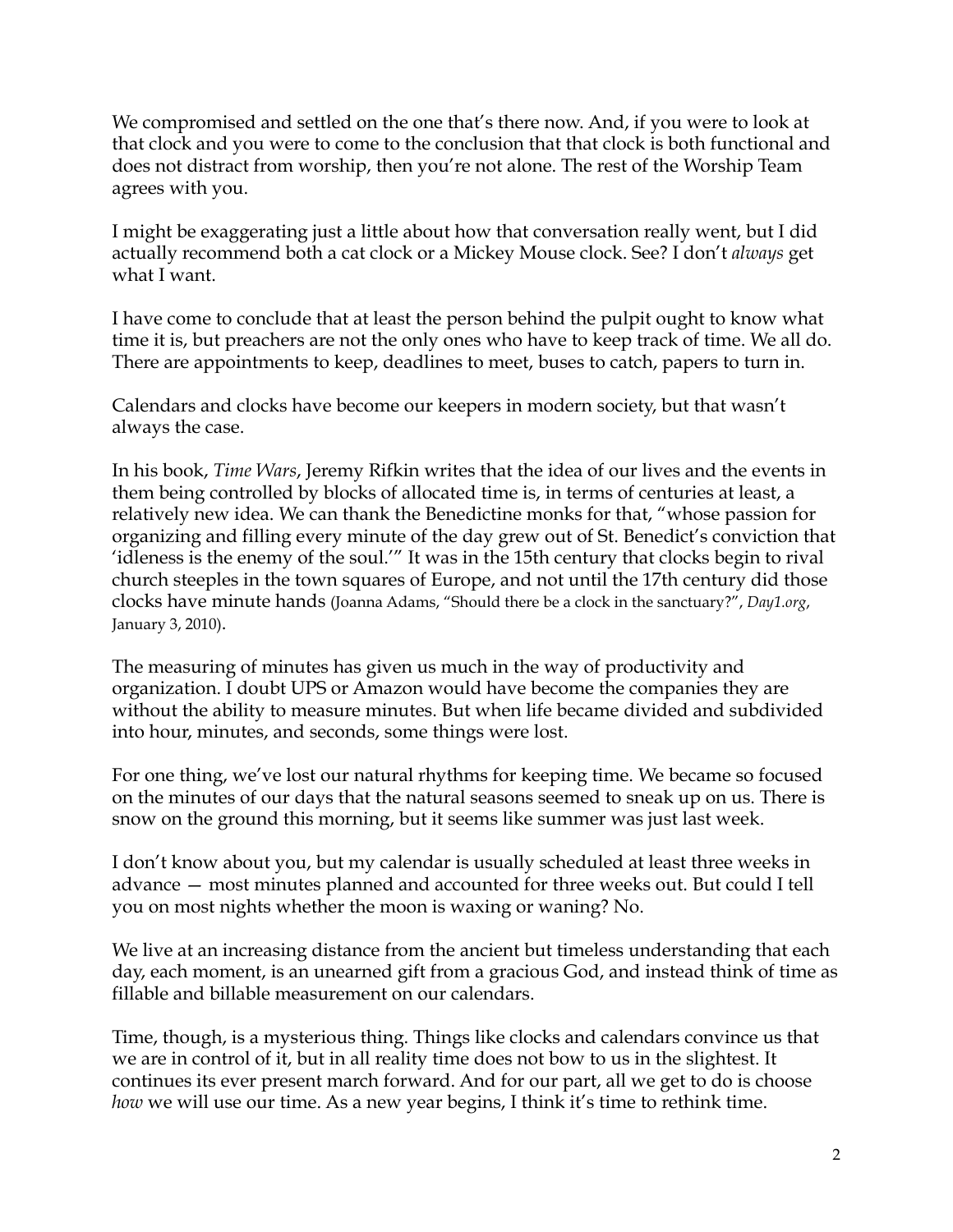The Bible has a book named after an ancient teacher of wisdom who was called Qoholeth. Later, his name was translated in Greek to Ecclesiastes. This teacher, this sage understood time very differently than the way we do. He wrote in the time after the Israelites had been exiled by Babylon, an experience that taught the Hebrew people that the human experience would never only be "mountain top" experiences. It would also consist of deep valleys, too.

In our passage this morning, Qoholeth takes a bird's eye view of the human experience and paints a picture with words of what the breadth of a lifetime looks like. He says:

"For everything there is a season, and a time for every matter under the heavens.

A time to be born and a time to die.

A time to plant and a time to uproot what is planted.

A time to kill and a time to heal.

A time to rip down and a time to build.

A time to weep and a time to laugh.

A time to mourn and a time to dance.

A time to fling stones and a time to gather stones in.

A time to embrace and a time to pull back from embracing.

A time to seek and time to lose.

A time to keep and a time to fling away.

A time to tear and a time to sew.

A time to keep silent and a time to speak.

A time to love and a time to hate.

A time for war and a time for peace" (Robert Alter's translation, *The Writings,* 685).

Too often, we mistake the forest for the trees. We focus on the minutes rather than the seasons. We get so busy trying to manage time, to be in charge of time, that we are rarely present to the moment we are in.

In contrast to our desire to control time, Qoholeth says that time happens to us. He says there is a time for everything — good and bad; and the difference between a wise person and a fool is that the wise person knows what time it is.

So there are times for mourning, but also for dancing. There are times for laughing, but also for weeping. There are times for tearing down and building up, times for embracing and for refraining from embracing, times to keep silent and times to speak, times to tear and times to sew.

The challenge of the human experience is to be able to discern what time it is and to live into it fully.

The pastor and theologian, Martin Copenhaver, talks about it as the difference between balance and rhythm. He says: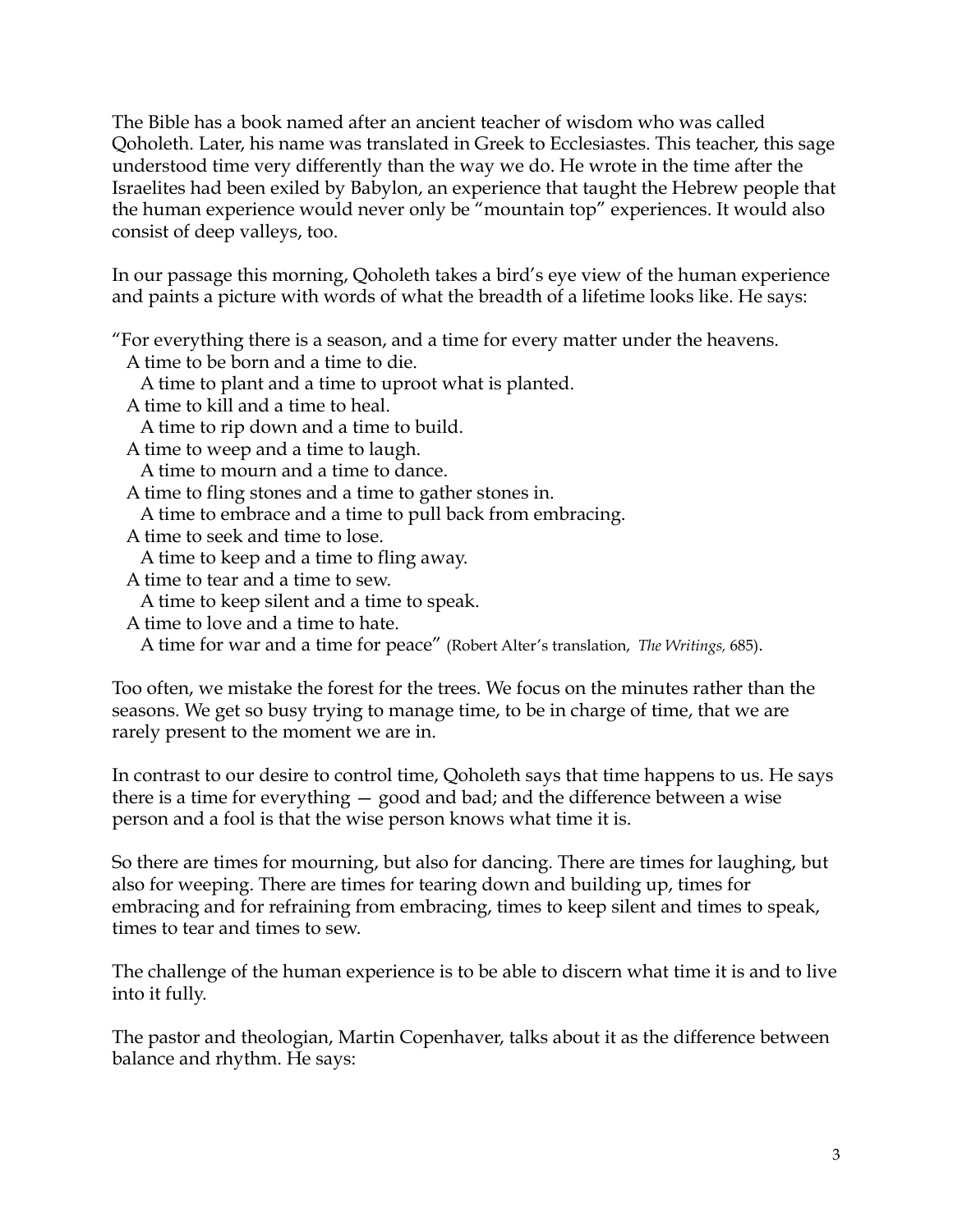"Everyone is talking about balance these days. We want more balance. We complain about the lack of balance. We strive for the right balance between our work lives and the rest of our lives. Magazines provide carefully balanced lists of suggestions about how get more balance. But, frankly, to me the whole concept of balance sounds exhausting, like balancing on one foot or balancing a tray full of glasses while walking on a rocky path — I can do it, to be sure, but not for long. I don' know of anyone who can stay balanced for very long.

But balance is not a biblical virtue. Instead, the way of life that is commended in the Bible is more about rhythm than it is about balance. There is the rhythm of the week, six days of work and one day of rest, set within the larger rhythms of the liturgical year. Jesus spent time in intense engagement with the people around him in rhythm with time alone or with close friends. And then there is the basic spiritual rhythm of breathing in and breathing out. Indeed, there is a 'time for every matter under heaven,' which is an ancient affirmation for the place of rhythm in our lives.

When we strive for balance it is like standing on one foot. when we respond to the rhythms of creation, it is more like taking part in a dance — first one foot, then the other. Which sounds more life giving to you?" ("Got Rhythm," from UCC's *Still Speaking Devotionals*, September 12, 2003).

How we embrace or resist time determines how full our lives can be. Do we stand in the river of time trying to get it to turn back and flow upstream? Do we try to dam it up and keep it from moving on? Or do we submit to its pull and let its current carry us through the many seasons of life?

Theologically speaking, Qoholeth doesn't offer us much of an answer other than the idea that at the end of the day, whether we fight it or not, resist it or not, submit to it or not, time always wins. So, he says, why not enjoy it?

The best thing we can do, he says, is "to be happy and enjoy ourselves as long as we live" (Eccl. 3:12). By that, he doesn't mean that there aren't difficult seasons, seasons to mourn and weep. He simply means that we can't control the moment we've been given. We can't determine the seasons of our lives. But we can choose how we will live in them.

Did you notice that in those seven verses — the "a time to be born and a time to die, a time to plant and a time to uproot what was planted…" — did you notice that in those seven verses are seven pairs of contrasting statements about the good parts of life and the hard ones? Seven verses. Seven paired lines that pain a picture of the totality of life from birth to death.

Scholars point out that this use of the number seven was no accident. Qoholeth was too wise, too intentional to have that poem be built around the number seven by happenstance. They say, instead, Qoholeth's use of the number seven was absolutely and utterly intentional (Robert Alter, *The Writings,* 685).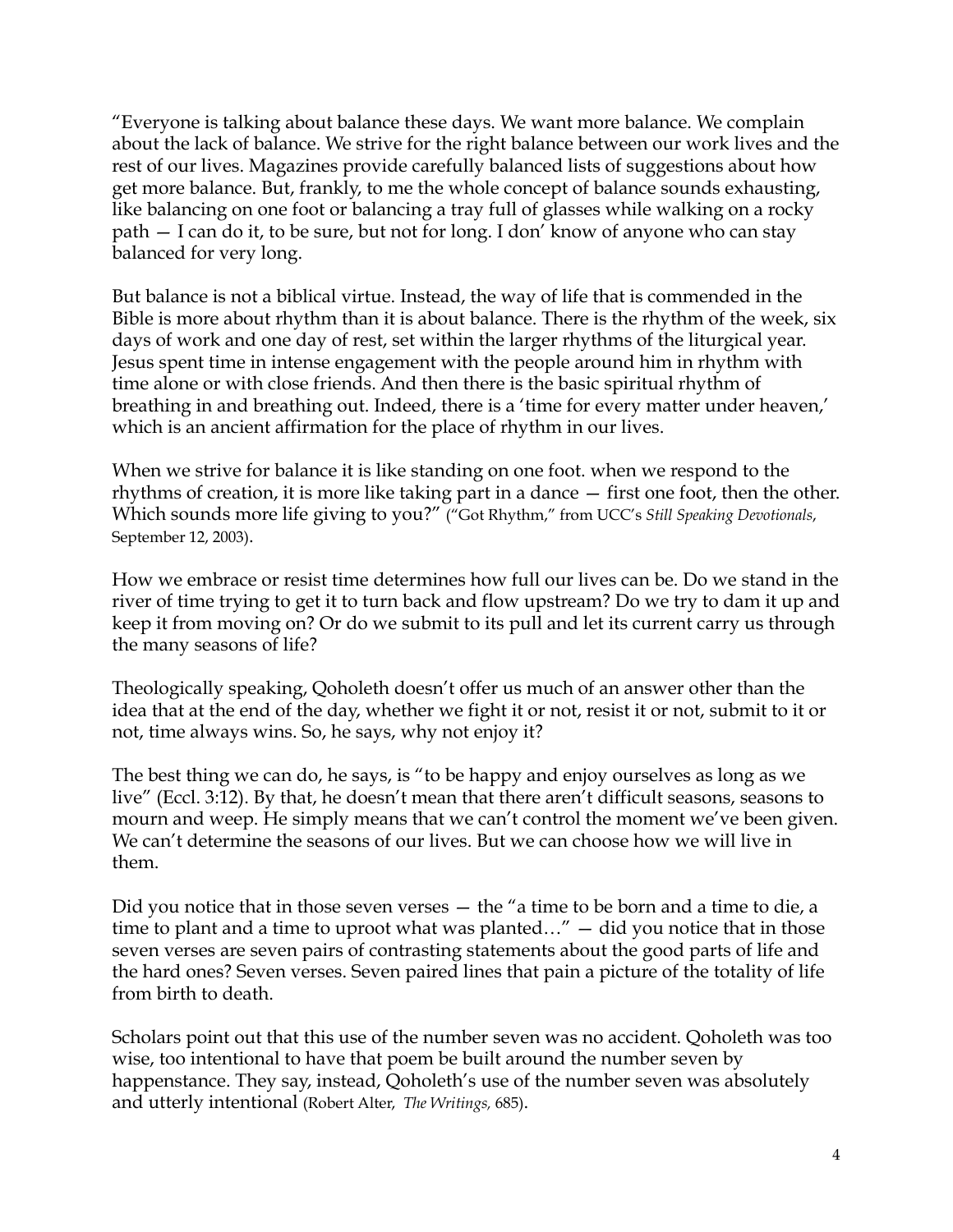Why use seven paired contrasting statements that encompass the totality of human life? Because the number seven was associated with the sacred. It was Qoholeth's way of saying all of life — from work to play, from laughter to tears, from birth to death — all of it is sacred.

And our job isn't to try and shortcut or detour around the hard parts, but to live through them. And our part isn't to try and slow down or prolong the good parts, but to enjoy them. All happen in their time — and our part is to live in the time we've been given.

Joan Chittister tells this story:

"Where shall I look for enlightenment?" the disciple asked.

"Here," the wise one said.

"When will it happen?" the disciple asked.

"It is happening right now," the wise one answered.

"Then why don't I experience it?"

"Because you don't look."

"What should I look for?"

"Nothing. Just look."

"Look at what?"

"At anything your eyes light on."

"But must I look in a special way."

"No, the ordinary way will do."

"But don't I always look the ordinary way?"

"No, you don't."

"But why ever not?"

"Because to look, you must be here. And you are mostly somewhere else" (*There Is a Season*, Orbis Books, 1999).